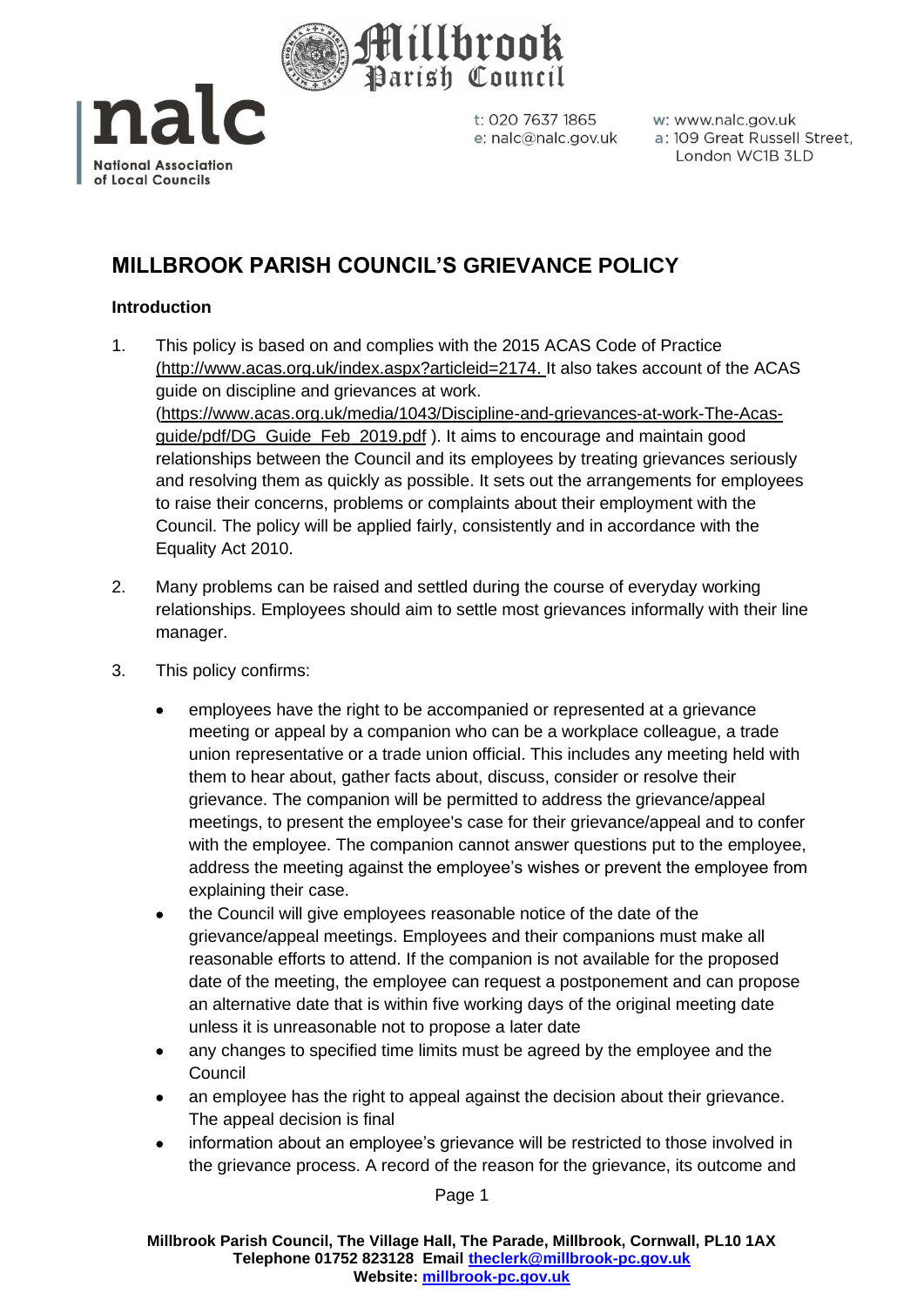

na **National Association** of Local Councils

t: 020 7637 1865 e: nalc@nalc.gov.uk w: www.nalc.gov.uk a: 109 Great Russell Street, London WC1B 3LD

action taken is confidential to the employee. The employee's grievance records will be held by the Council in accordance with the General Data Protection Regulation (GDPR)

- audio or video recordings of the proceedings at any stage of the grievance procedure are prohibited, unless agreed by all affected parties as a reasonable adjustment that takes account of an employee's medical condition
- if an employee who is already subject to a disciplinary process raises a grievance, the grievance will normally be heard after completion of the disciplinary procedure
- if a grievance is not upheld, no disciplinary action will be taken against an employee if they raised the grievance in good faith
- the Council may consider mediation at any stage of the grievance procedure where appropriate, (for example where there have been communication breakdowns or allegations of bullying or harassment). Mediation is a dispute resolution process which requires the consent of affected parties
- Employees can use all stages of the grievance procedure If the complaint is not a code of conduct complaint about a councillor. Employees can use the informal stage of the council's grievance procedure (paragraph 4) to deal with all grievance issues, including a complaint about a councillor Employees cannot use the formal stages of the council's grievance procedure for a code of conduct complaint about a councillor. If the complaint about the councillor is not resolved at the informal stage, the employee can contact the monitoring officer of Cornwall Council, who will inform the employee whether or not the complaint can be dealt with under the code of conduct. If it does not concern the code of conduct, the employee can make a formal complaint under the council's grievance procedure (see paragraph 5)
- If the grievance is a code of conduct complaint against a councillor, the employee cannot proceed with it beyond the informal stage of the council's grievance procedure. However, whatever the complaint, the council has a duty of care to its employees. It must take all reasonable steps to ensure employees have a safe working environment, for example by undertaking risk assessments, by ensuring staff and councillors are properly trained and by protecting staff from bullying, harassment and all forms of discrimination
- If an employee considers that the grievance concerns his or her safety within the working environment, whether or not it also concerns a complaint against a councillor, the employee should raise these safety concerns with his or her line manager at the informal stage of the grievance procedure. The council will consider whether it should take further action in this matter in accordance with any of its employment policies (for example its health and safety policy or its dignity at work policy) and in accordance with the code of conduct regime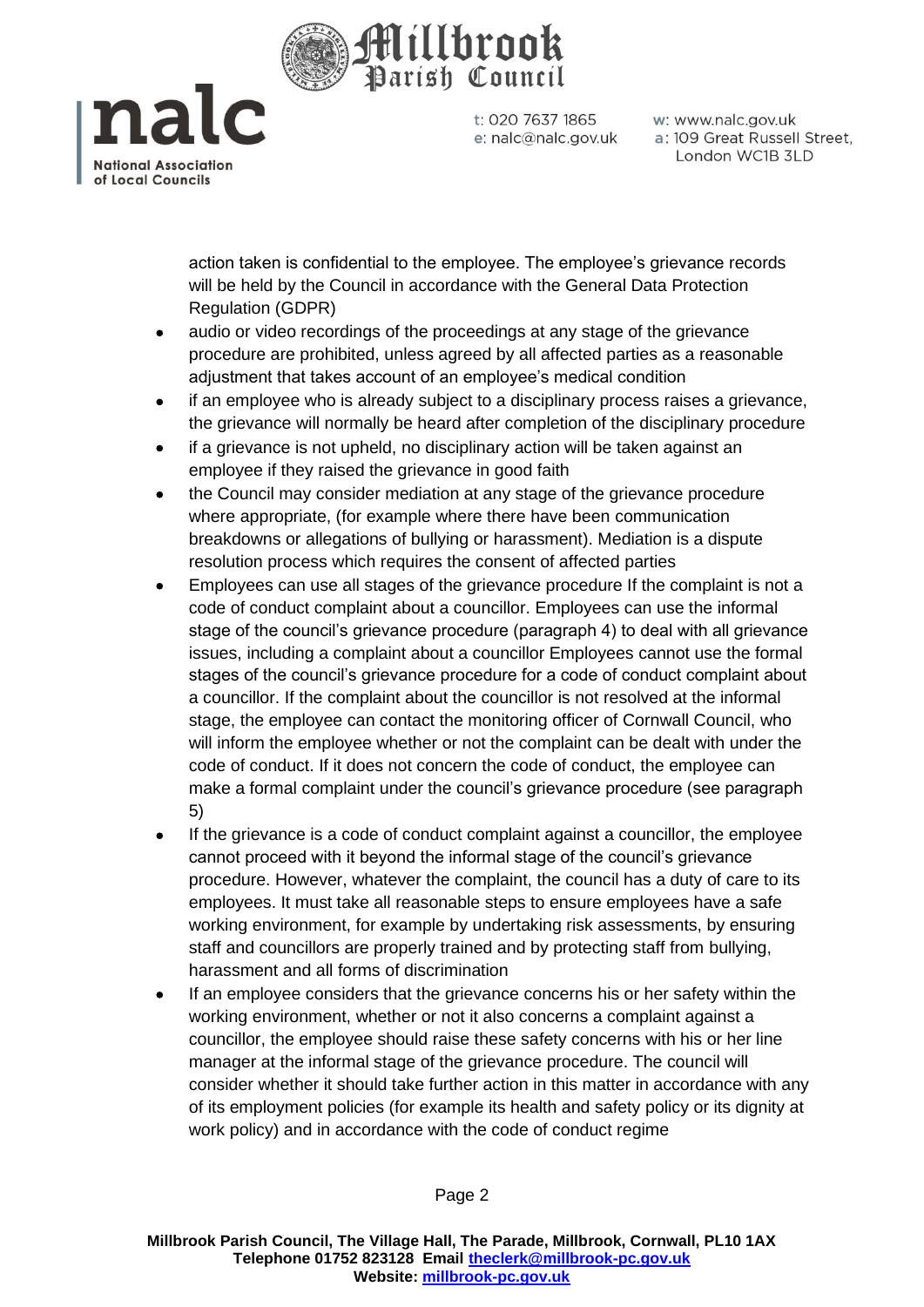



w: www.nalc.gov.uk a: 109 Great Russell Street, London WC1B 3LD

### **Informal grievance procedure**

4. The Council and its employees benefit if grievances are resolved informally and as quickly as possible. As soon as a problem arises, the employee should raise it with his/her manager to see if an informal solution is possible. Both should try to resolve the matter at this stage. If the employee does not want to discuss the grievance with his/her manager (for example, because it concerns the manager), the employee should contact the Chair of the staffing committee or, if appropriate, another member of the staffing committee. If the employee's complaint is about a councillor, it may be appropriate to involve that councillor at the informal stage. This will require both the employee's and the councillor's consent.

#### **Formal grievance procedure**

- 5. If it is not possible to resolve the grievance informally and the employee's complaint is not one that should be dealt with as a code of conduct complaint (see above), the employee may submit a formal grievance. It should be submitted in writing to the Chairman of the staffing committee.
- 6. The staffing committee will appoint a sub-committee of three members to hear the grievance. The sub-committee will appoint a Chair from one of its members. No councillor with direct involvement in the matter shall be appointed to the subcommittee.

#### **Investigation**

- 7. If the sub-committee decides that it is appropriate, (e.g. if the grievance is complex), it may appoint an investigator to carry out an investigation before the grievance meeting to establish the facts of the case. The investigation may include interviews (e.g. the employee submitting the grievance, other employees, councillors or members of the public).
- 8. The investigator will summarise their findings (usually within an investigation report) and present their findings to the sub-committee.

#### **Notification**

- 9. Within 10 working days of the Council receiving the employee's grievance (this may be longer if there is an investigation), the employee will normally be asked, in writing, to attend a grievance meeting. The written notification will include the following:
	- the names of its Chair and other members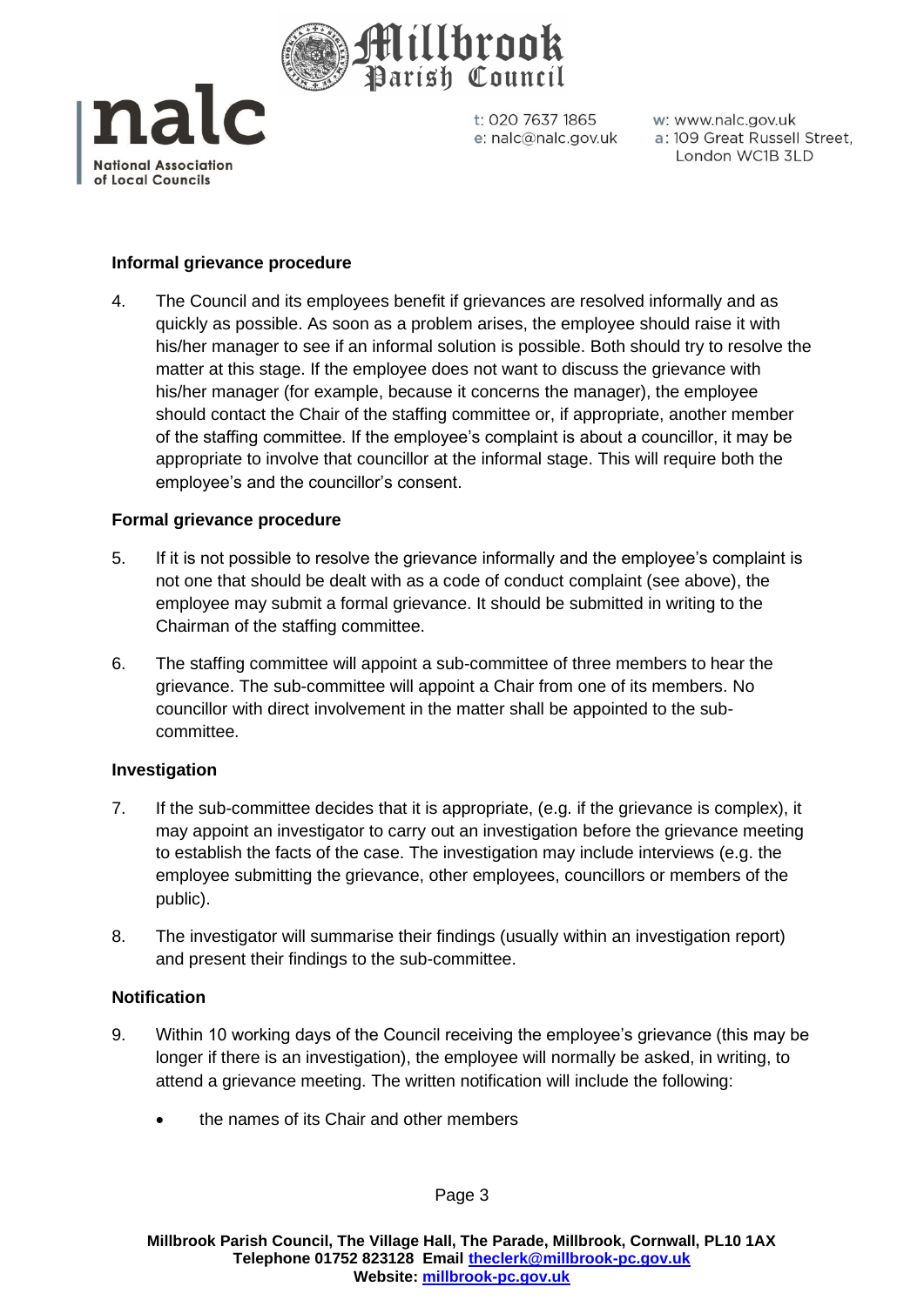



w: www.nalc.gov.uk a: 109 Great Russell Street, London WC1B 3LD

- the date, time and place for the meeting. The employee will be given reasonable notice of the meeting which will normally be within 25 working days of when the Council received the grievance
- the employee's right to be accompanied by a workplace colleague, a trade union representative or a trade union official
- a copy of the Council's grievance policy
- confirmation that, if necessary, witnesses may attend (or submit witness statements) on the employee's behalf and that the employee should provide the names of his/her witnesses as soon as possible before the meeting
- confirmation that the employee will provide the Council with any supporting evidence in advance of the meeting, usually with at least two days' notice
- findings of the investigation if there has been an investigation
- an invitation for the employee to request any adjustments to be made for the hearing (for example where a person has a health condition).

# **The grievance meeting**

- 10. At the grievance meeting:
	- the Chair will introduce the members of the sub-committee to the employee
	- the employee (or companion) will set out the grievance and present the evidence
	- the Chair will ask the employee questions about the information presented and will want to understand what action does they want the Council to take
	- any member of the sub-committee and the employee (or the companion) may question any witness
	- the employee (or companion) will have the opportunity to sum up the case
	- a grievance meeting may be adjourned to allow matters that were raised during the meeting to be investigated by the sub-committee.
- 11. The Chair will provide the employee with the sub-committee's decision, in writing, usually within five working days of the meeting. The letter will notify the employee of the action, if any, that the Council will take and of the employee's right to appeal.

# **The appeal**

- 12. If an employee decides that their grievance has not been satisfactorily resolved by the sub-committee, they may submit a written appeal to the staffing committee. An appeal must be received by the Council within five working days of the employee receiving the sub-committee's decision and must specify the grounds of appeal.
- 13. Appeals may be raised on a number of grounds, e.g.:
	- a failure by the Council to follow its grievance policy

## Page 4